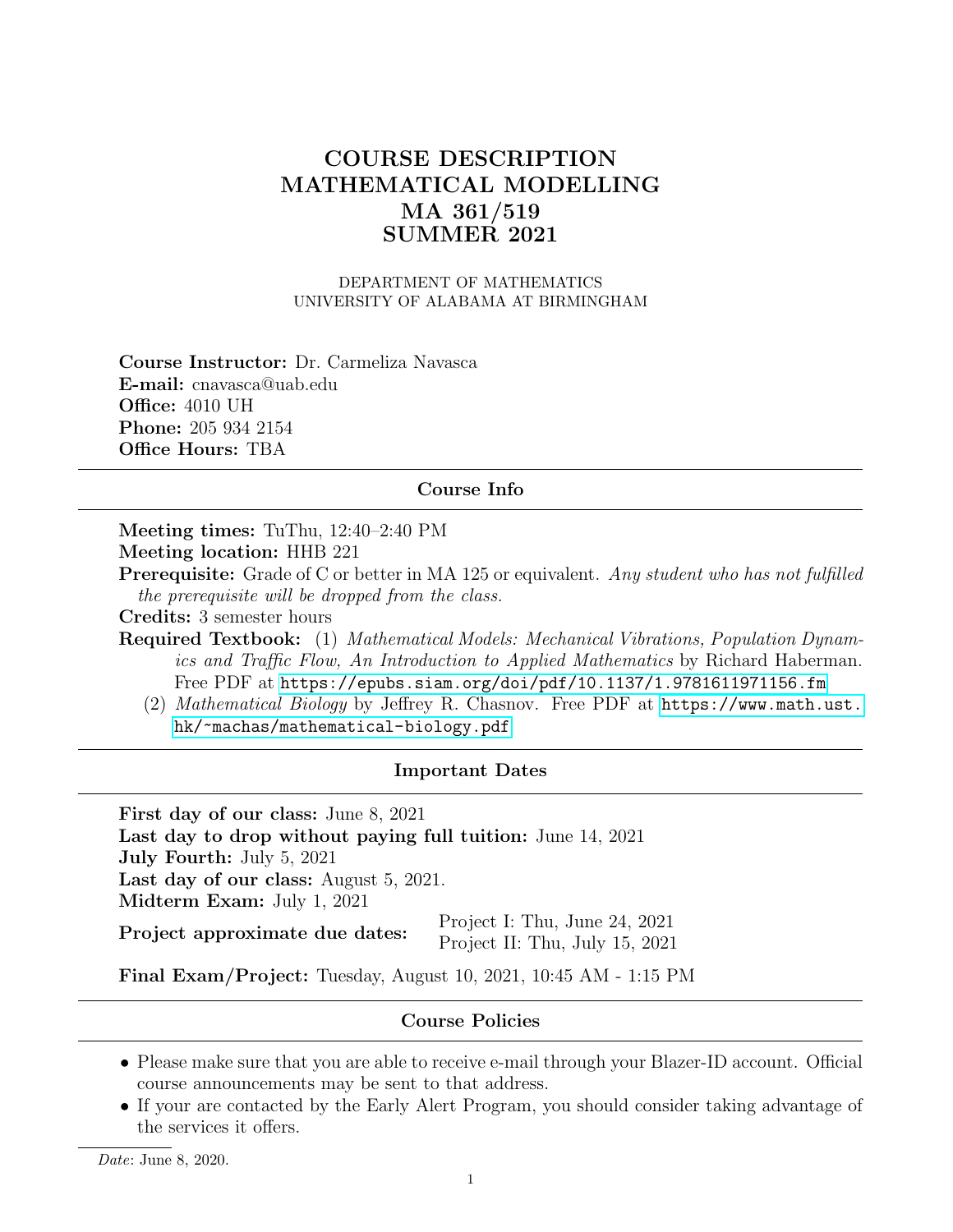• If you wish to request a disability accommodation please contact DSS at 934-4205 or at dss@uab.edu.

## Course Description

Mathematical modeling using computer software; connections to calculus and systems of ordinary differential equations are emphasized. Students translate verbal descriptions into mathematical form using appropriate units and reasonable relationships, construct and interpret multiple representations of mathematical relationships, including tabular, graphical, and schematic, use quantitative evidence produced by models as a basis for reasoned argument to unambiguous conclusions, communicate the mathematical structure of models appropriately to an audience in written form, using proper grammar, usage, spelling, and mathematical modeling conventions of language.

# Objectives of the Course

Upon successful completion of the course, a student

- (1) develops the understanding of how the mathematical equations describe phenomena we see in engineering and science applications as well as biological applications
- (2) develops mathematical tools and implements algorithms from a given mathematical modeling problem;
- (3) learns the basic principles of mathematical modeling, i.e. solving differential equations and other mathematical equations and using algorithms and software tools for science, math and engineering problems

# Class Management via Canvas

- Class materials like lecture slides, working matlab/python codes, and class/hw activities will be on canvas. Recorded lectures will also be available on canvas.
- Homework problems will be posted in canvas . All other materials (class announcements, codes, grades and etc.) will be posted in canvas. Students should log in to canvas at least once a day! (Your email is guaranteed to be answered within 36 hours of the time the email has been received.)
- Midterm take-home and final take-home exams, homework assignments, projects and other activities will only be collected on canvas.

### Assessment Procedures

- Student achievement will be assessed by the following measures:
	- Weekly homework. Homework will be assigned on a weekly basis. There will be no extension of deadlines for any reason. Homework contributes 15% to the course average.
	- Midterm exam. Midterm exam problems are similar to the homework problem sets. The midterm take-home exam contributes 20% to the course average. There will be no make-ups for the midterm.
	- $-$  Two projects. Each project contributes  $25\%$  to the course average. This sums up to 50%.
	- $-$  Final exam/project. The final take-home exam/project contributes 15\% to the course average.

Grading Scheme: 15 % homework, 20% midterm exam, 50 % projects, 15% final exam